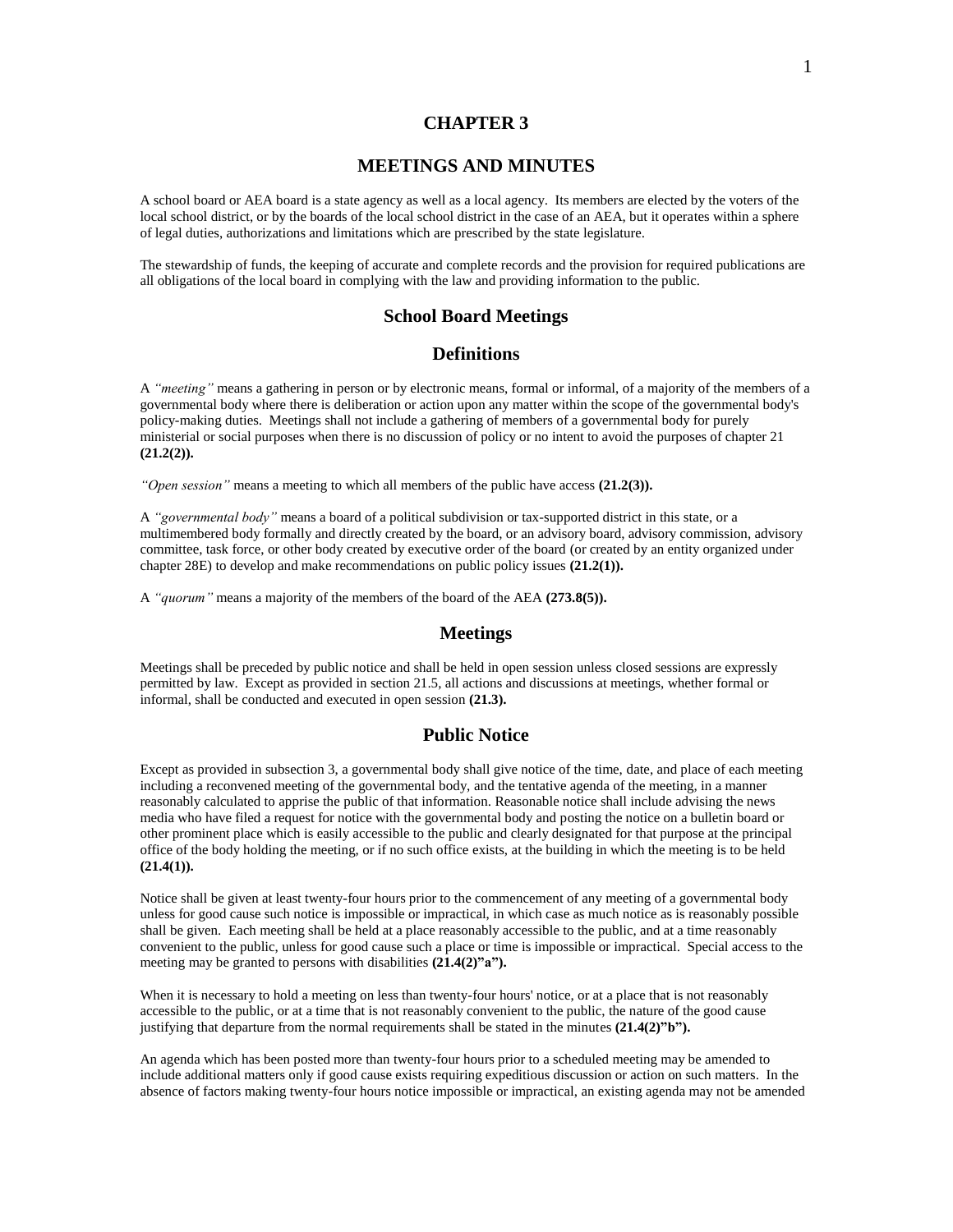within twenty-four hours of a meeting and such matters must be scheduled for future meetings so that the public may receive the prescribed notification **(OAG #79-7-11).**

If another section of the Code requires a manner of giving specific notice of a meeting, hearing, or an intent to take action by a governmental body, compliance with that section shall constitute compliance with the notice requirements of section 21.4 **(21.4(4)).**

A formally constituted subunit of a parent governmental body may conduct a meeting without notice during a lawful meeting of the parent governmental body, a recess in that meeting of up to four hours, or immediately following that meeting, if the meeting of the subunit is publicly announced in open session at the parent meeting and the subject of the meeting reasonably coincides with the subjects discussed or acted upon by the parent governmental body (21.4(3)"b").

## **Closed Session**

A governmental body may hold a closed session only by affirmative public vote of either two-thirds [2/3] of the members of the body or all of the members present at the meeting. A governmental body may hold a closed session only to the extent a closed session is necessary for any of the following reasons:

- a. To review or discuss records which are required or authorized by state or federal law to be kept confidential or to be kept confidential as a condition for that governmental body's possession or continued receipt of federal funds.
- b. To discuss application for letters patent.
- c. To discuss strategy with counsel in matters that are presently in litigation or where litigation is imminent where its disclosure would be likely to prejudice or disadvantage the position of the governmental body in that litigation.
- d. To discuss the contents of a licensing examination or whether to initiate licensee disciplinary investigations or proceedings if the governmental body is a licensing or examining board.
- e. To discuss whether to conduct a hearing or hearings to suspend or expel a student, unless an open session is requested by the student or a parent or guardian of the student if the student is a minor.
- f. To discuss the decision to be rendered in a contested case conducted according to the provisions of Chapter 17A.
- g. To avoid disclosure of specific law enforcement matters, such as current or proposed investigations, inspection or auditing techniques or schedules, which if disclosed would enable law violators to avoid detection.
- h. To avoid disclosure of specified law enforcement matters, such as allowable tolerances or criteria for the selection, prosecution or settlement of cases, which if disclosed would facilitate disregard of requirements imposed by law.
- i. To evaluate the professional competency of an individual whose appointment, hiring, performance or discharge is being considered when necessary to prevent needless and irreparable injury to that individual's reputation and that individual requests a closed session.
- j. To discuss the purchase or sale of particular real estate only where premature disclosure could be reasonably expected to increase the price the governmental body would have to pay for that property or reduce the price the governmental body would receive for that property. The minutes and the audio recording of a session closed under this paragraph shall be available for public examination when the transaction discussed is completed.
- k. To discuss information contained in records in the custody of a governmental body that are confidential records pursuant to section 22.7, subsection 50 **(21.5(l)).**

The vote of each member on the question of holding the closed session and the reason for holding the closed session by reference to a specific exemption shall be announced publicly at the open session and entered in the minutes. A governmental body shall not discuss any business during a closed session which does not directly relate to the specific reason announced as justification for the closed session **(21.5(2)).**

Final action by any governmental body on any matter shall be taken in an open session unless some other provision of the Code expressly permits such actions to be taken in closed session **(21.5(3)).**

A governmental body shall keep detailed minutes of all discussion, persons present, and action occurring at a closed session, and shall also audio record all of the closed session. The detailed minutes and audio recording of a closed session shall be sealed and shall not be public records open to public inspection. However, upon order of the court in an action to enforce Chapter 21, the detailed minutes and audio recording shall be unsealed and examined by the court in camera. The court shall then determine what part, if any, of the minutes should be disclosed to the party seeking enforcement of Chapter 21 for use in that enforcement proceeding. In determining whether any portion of the minutes or recording shall be disclosed to such a party for this purpose, the court shall weigh the prejudicial effects to the public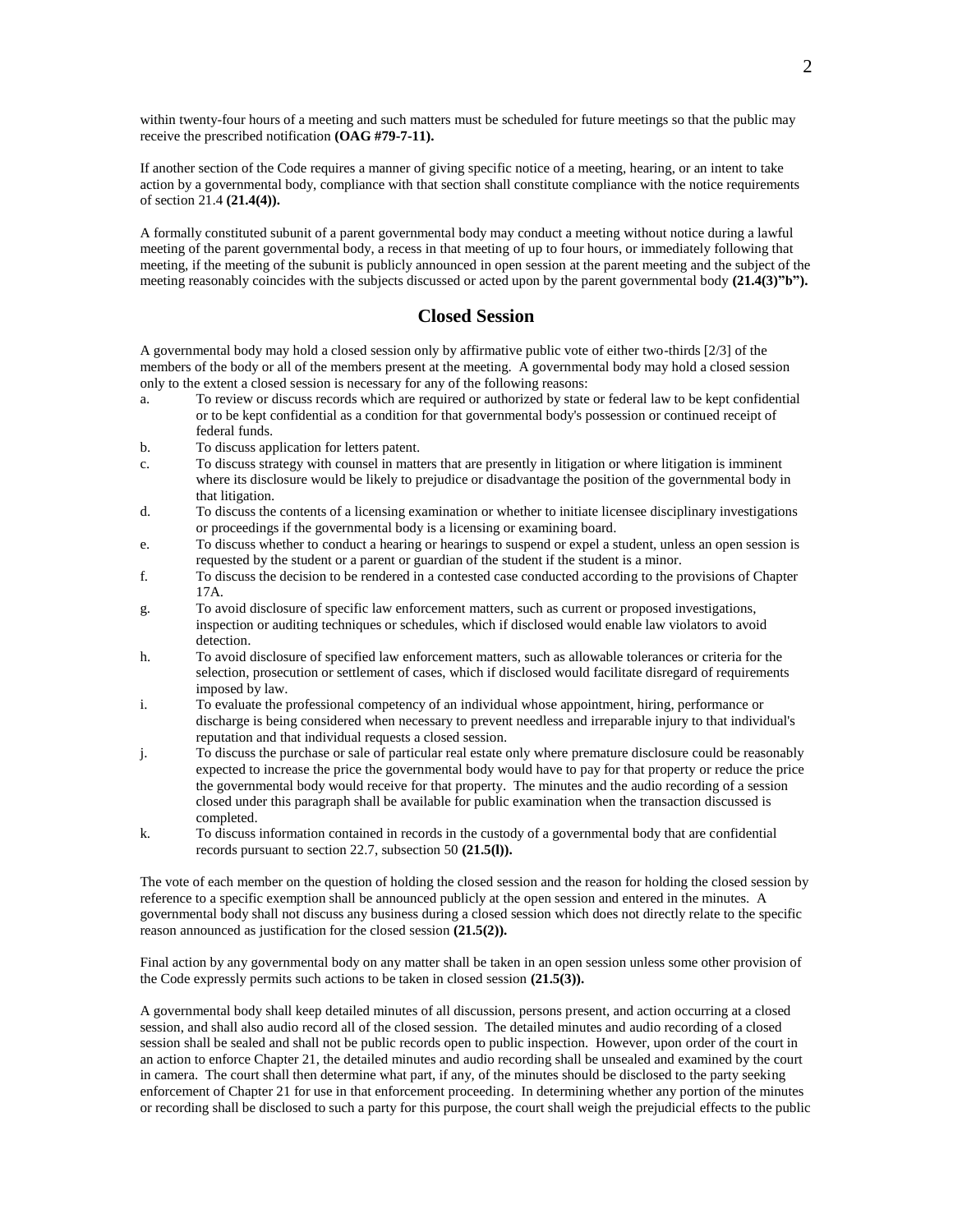interest of the disclosure of any portion of the minutes or recording in question, against its probative value as evidence in an enforcement proceeding. After such a determination, the court may permit inspection and use of all or portions of the detailed minutes and audio recording by the party seeking enforcement of chapter 21 **(21.5(4)).**

A governmental body shall keep the detailed minutes and audio recording of any closed session for a period of at least one year from the date of that meeting, except as otherwise required by law **(21.5(4)).**

Nothing in section 21.5 requires a governmental body to hold a closed session to discuss or act upon any matter **(21.5(5)).**

Ignorance of the legal requirements of chapter 21 shall be no defense to an enforcement proceeding brought under section 21.6. A governmental body which is in doubt about the legality of closing a particular meeting is authorized to bring suit at the expense of that governmental body in the district court of the county of the governmental body's principal place of business to ascertain the propriety of any such action, or seek a formal opinion of the attorney general or an attorney for the governmental body **(21.6(4)).** The authority which appoints members of governmental bodies shall provide the members with information about open meeting laws and examination of public records. The appropriate commissioner of elections shall provide that information to members of elected governmental bodies **(21.10).**

Retreats by a governmental body are subject to all requirements of Iowa Code chapter 21 [open meetings] if there is a gathering of a majority of the members where there is deliberation or action upon policy matters within the agency's jurisdiction. If retreats do constitute "meetings" under Iowa Code section 21.2(1), proper notice must be given to the public under section 21.4 and a closed session may only be held to the extent expressly permitted by law **(OAG #93-7- 5(L)).**

Advisory bodies created by school boards and county boards of supervisors to develop and make recommendations on public policy issues are included within the expanded definition of governmental bodies subject to the Open Meetings Law **(OAG #93-11-5).**

A school board member, absent during a closed session of the board, may subsequently obtain and review the minutes and tape recording of the closed session **(OAG #01-11-1(L)).**

## **Rules of Conduct**

The public may use cameras or recording devices at any open session. Nothing in Chapter 21 shall prevent a governmental body from making and enforcing reasonable rules for the conduct of its meetings to assure those meetings are orderly and free from interference or interruption by spectators **(21.7).**

A person who, having no right or authority to do so, makes or alters any public document, or any instrument which purports to be a public document, or who possesses a seal or any counterfeit seal of the state or of any of its subdivisions [school corporation], or of any officer, employee or agency of the state or of any of its subdivisions [school corporations], commits a class "D" felony **(718.5).**

Any person who willfully disturbs any deliberative body or agency of the state, or subdivision thereof [school corporation], with the purpose of disrupting the functioning of the body by tumultuous behavior, or coercing by force or the threat of force any official conduct or proceeding, commits a serious misdemeanor **(718.3).**

An insurrection is three or more persons acting in concert and using physical violence against persons or property, with the purpose of interfering with, disrupting, or destroying the government of the state or any subdivision thereof [school corporation], or to prevent any officer or body from performing its lawful function. Participation in insurrection is a class "C" felony **(718.1).**

Any person who willfully prevents or attempts to prevent any public officer or employee from performing the officer's or employee's duty commits a simple misdemeanor **(718.4).**

Any person who falsely claims to be or assumes to act as an elected or appointed officer, or person authorized to act on behalf of the state or any subdivision thereof [school corporation], having no authority to do so, commits an aggravated misdemeanor **(718.2).**

#### **Electronic Meetings**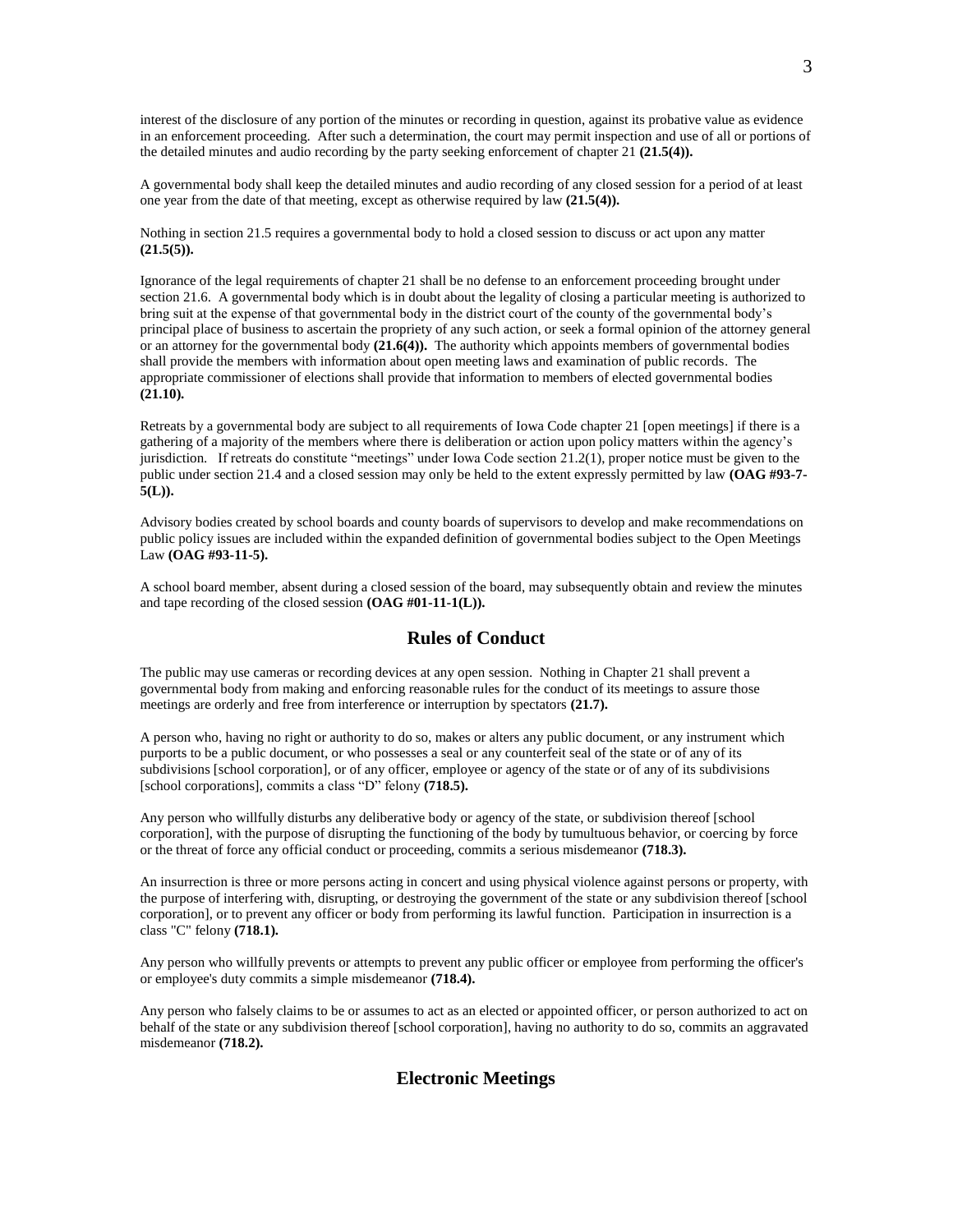A governmental body may conduct a meeting by electronic means only in circumstances where such a meeting in person is impossible or impractical and only if the governmental body complies with all the following:

- a. The governmental body provides public access to the conversation of the meeting to the extent reasonably possible.
- b. The governmental body complies with public notice of the meeting. For the purpose of this paragraph, the place of the meeting is the place from which the communication originates or where public access is provided to the conversation.
- c. Minutes are kept of the meeting. The minutes shall include a statement explaining why a meeting in person was impossible or impractical **(21.8(1)).**

A meeting conducted in compliance with the electronic meeting section of the law shall not be considered in violation of the open meeting law **(21.8(2)).**

A meeting by electronic means may be conducted without complying with public access if conducted in accordance with all the requirements for a closed session **(21.8(3)**).

## **Violations of Open Meetings and Open Records Laws**

The remedies provided by section 21.6 against state [and local] governmental bodies shall be in addition to those provided by section 17A.19. Any aggrieved person, taxpayer to, or citizen of, the state of Iowa, or the attorney general or county attorney, may seek judicial enforcement of the requirements of chapter 21. Suits to enforce this chapter shall be brought in the district court for the county in which the governmental body has its principal place of business **(21.6(1)).**

Once a party seeking judicial enforcement of this chapter demonstrates to the court that the body in question is subject to the requirements of this chapter and has held a closed session, the burden of going forward shall be on the body and its members to demonstrate compliance with the requirements of chapter 21 **(21.6(2)).**

Upon a finding by a preponderance of the evidence that a governmental body has violated any provision of this chapter [open meeting laws], a court:

*a.* Shall assess each member of the governmental body who participated in its violation damages in the amount of not more than five hundred dollars [\$500] nor less than one hundred dollars [\$100]. However, if a member of a governmental body knowingly participated in such a violation, damages shall be in the amount of not more than two thousand five hundred dollars [\$2,500] and not less than one thousand dollars [\$1,000]. These damages shall be paid by the court imposing it to the state of Iowa, if the body in question is a state governmental body, or to the local government involved if the body in question is a local governmental body. A member of a governmental body found to have violated this chapter shall not be assessed such damages if that member proves that the member did any of the following:

(1) Voted against the closed session.

(2) Had good reason to believe and in good faith believed facts which, if true, would have indicated compliance with all the requirements of this chapter.

(3) Reasonably relied upon a decision of a court, a formal opinion of the Iowa public information board, the attorney general, or the attorney for the governmental body, given in writing, or as memorialized in the minutes of the meeting at which a formal oral opinion was given, or an advisory opinion of the Iowa public information board, the attorney general, or the attorney for the governmental body, given in writing.

*b.* Shall order the payment of all costs and reasonable attorney fees in the trial and appellate courts to any party successfully establishing a violation of this chapter. The costs and fees shall be paid by those members of the governmental body who are assessed damages under paragraph *"a"*. If no such members exist because they have a lawful defense under that paragraph to the imposition of such damages, the costs and fees shall be paid to the successful party from the budget of the offending governmental body or its parent.

*c.* Shall void any action taken in violation of this chapter, if the suit for enforcement of this chapter is brought within six [6] months of the violation and the court finds under the facts of the particular case that the public interest in the enforcement of the policy of this chapter outweighs the public interest in sustaining the validity of the action taken in the closed session. This paragraph shall not apply to an action taken regarding the issuance of bonds or other evidence of indebtedness of a governmental body if a public hearing, election or public sale has been held regarding the bonds or evidence of indebtedness.

*d.* Shall issue an order removing a member of a governmental body from office if that member has engaged in a prior violation of this chapter for which damages were assessed against the member during the member's term.

*e.* May issue a mandatory injunction punishable by civil contempt ordering the members of the offending governmental body to refrain for one [1] year from any future violations of this chapter **(21.6(3))**.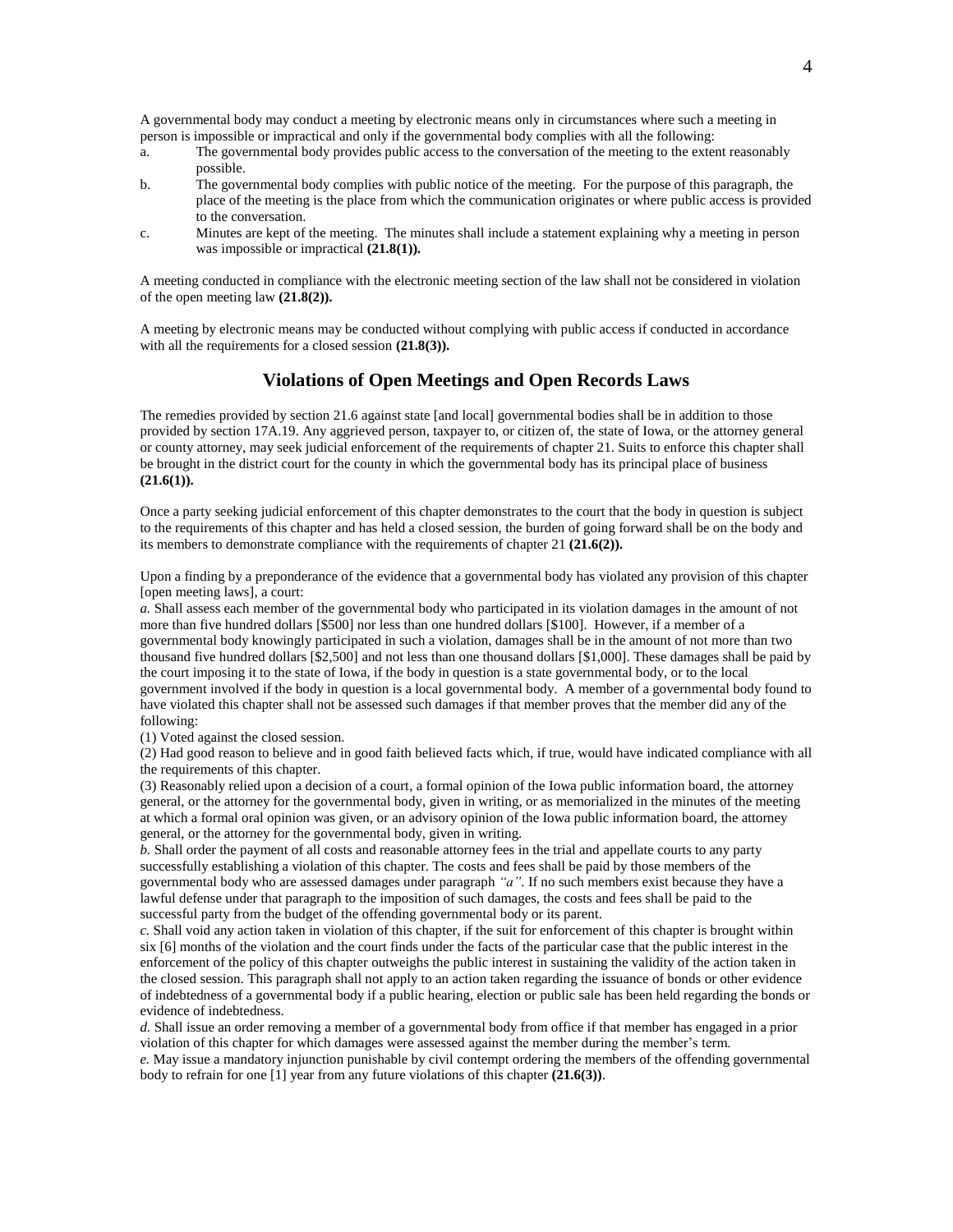Ignorance of the legal requirements of this chapter shall be no defense to an enforcement proceeding brought under this section. A governmental body which is in doubt about the legality of closing a particular meeting is authorized to bring suit at the expense of that governmental body in the district court of the county of the governmental body's principal place of business to ascertain the propriety of any such action, or seek a formal opinion of the attorney general or an attorney for the governmental body **(21.6(4))**.

The rights and remedies provided by this section 22.10 are in addition to any rights and remedies provided by section 17A.19. Any aggrieved person, any taxpayer to or citizen of the state of Iowa, or the attorney general or any county attorney, may seek judicial enforcement of the requirements of this chapter in an action brought against the lawful custodian and any other persons who would be appropriate defendants under the circumstances. Suits to enforce this chapter shall be brought in the district court for the county in which the lawful custodian has its principal place of business **(22.10(1)).**

Once a party seeking judicial enforcement of this chapter [open records] demonstrates to the court that the defendant is subject to the requirements of this chapter, that the records in question are government records, and that the defendant refused to make those government records available for examination and copying by the plaintiff, the burden of going forward shall be on the defendant to demonstrate compliance with the requirements of this chapter **(22.10(2)).**

Upon a finding by a preponderance of the evidence that a lawful custodian has violated any provision of chapter 22 (open records), a court:

- a. Shall issue an injunction punishable by civil contempt ordering the offending lawful custodian and other appropriate persons to comply with the requirements of this chapter in the case before it and, if appropriate, may order the lawful custodian and other appropriate persons to refrain for one [1] year from any future violations of this chapter.
- b. Shall assess the persons who participated in its violation damages in the amount of not more than five hundred dollars [\$500] nor less than one hundred dollars [\$100]. However, if a person knowingly participated in such a violation, damages shall be in the amount of not more than two thousand five hundred dollars [\$2,500] and not less than one thousand dollars [\$1.000]. These damages shall be paid by the court imposing them to the state of Iowa if the body in question is a state government body, or to the local government involved if the body in question is a local government body. A person found to have violated this chapter shall not be assessed such damages if that person proves that the person did any of the following:

(1) Voted against the action violating this chapter, refused to participate in the action violating this chapter, or engaged in reasonable efforts under the circumstances to resist or prevent the action in violation of this chapter.

(2) Had good reason to believe and in good faith believed facts which, if true, would have indicated compliance with the requirements of this chapter.

(3) Reasonably relied upon a decision of a court, a formal opinion of the Iowa public information board, the attorney general, or the attorney for the government body, given in writing, or as memorialized in the minutes of the meeting at which a formal oral opinion was given, or an advisory opinion of the Iowa public information board, the attorney general, or the attorney for the government body, given in writing.

- c. Shall order the payment of all costs and reasonable attorney fees, including appellate attorney fees, to any plaintiff successfully establishing a violation of this chapter in the action brought under this section. The costs and fees shall be paid by the particular persons who were assessed damages under paragraph *"b"* of this subsection. If no such persons exist because they have a lawful defense under that paragraph to the imposition of such damages, the costs and fees shall be paid to the successful plaintiff from the budget of the offending government body or its parent.
- d. Shall issue an order removing a person from office if that person has engaged in a prior violation of this chapter for which damages were assessed against the person during the person's term **(22.10(3))**.

Ignorance of the legal requirements of this chapter is not a defense to an enforcement proceeding brought under this section. A lawful custodian or its designee in doubt about the legality of allowing the examination or copying or refusing to allow the examination or copying of a government record is authorized to bring suit at the expense of that government body in the district court of the county of the lawful custodian's principal place of business, or to seek an opinion of the attorney general or the attorney for the lawful custodian, to ascertain the legality of any such action **(22.10(4)).**

According to the Iowa Attorney General in the, if a second violation occurs while the injunction is in place, the official could be held in civil contempt. This can mean additional damages, or even time in jail **(AG Sunshine Advisory, June 2005).** The punishment for contempt, where not otherwise specifically provided, shall be:

1. In the supreme court or the court of appeals, by a fine not exceeding one thousand dollars [\$1000] or by imprisonment in a county jail not exceeding six [6] months, or by both such fine and imprisonment.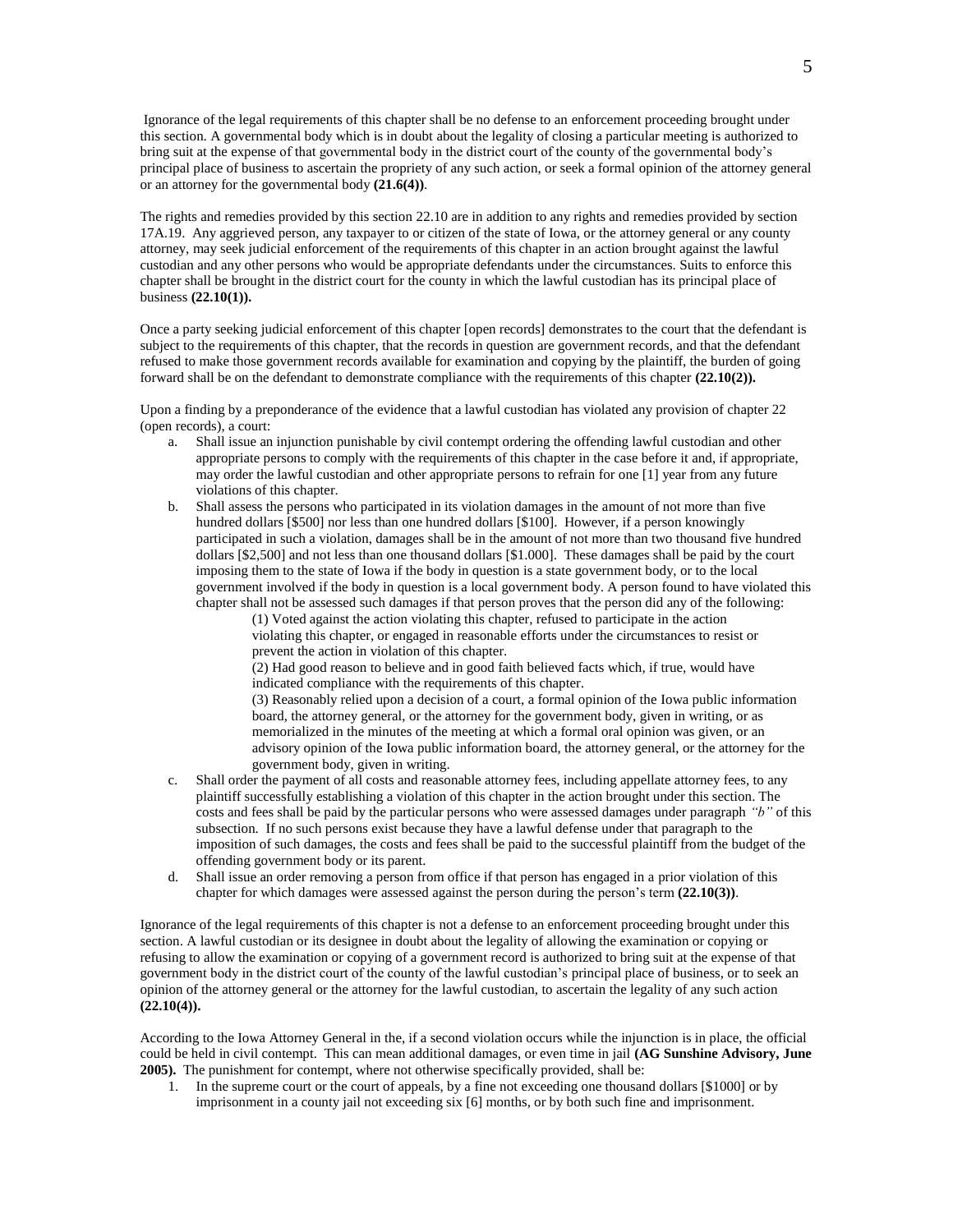- 2. Before district judges, district associate judges, and associate juvenile judges by a fine not exceeding five hundred dollars [\$500] or imprisonment in a county jail not exceeding six [6] months or by both such fine and imprisonment.
- 3. Before judicial magistrates, by a fine not exceeding one hundred dollars [\$100] or imprisonment in a county jail not exceeding thirty [30] days **(665.4).**

Except as expressly provided otherwise by another statute referring to this chapter 17A by name, the judicial review provisions of this chapter shall be the exclusive means by which a person or party who is aggrieved or adversely affected by agency action may seek judicial review of such agency action. However, nothing in this chapter shall abridge or deny to any person or party who is aggrieved or adversely affected by any agency action the right to seek relief from such action in the courts **(17A.19).**

# **Employment Conditions Meetings**

A meeting of a governmental body to discuss strategy in matters relating to employment conditions of employees of the governmental body who are not covered by a collective bargaining agreement under chapter 20 is exempt from chapter 21. "Employment conditions" mean areas included in the scope of negotiations listed in section 20.9 **(21.9).**

Negotiating sessions, strategy meetings of public employers, mediation, and the deliberative process of arbitrators shall be exempt from the provisions of chapter 21 [open meetings]. However, the employee organization shall present its initial bargaining position to the public employer at the first bargaining session. The public employer shall present its initial bargaining position to the employee organization at the second bargaining session, which shall be held no later than two [2] weeks following the first bargaining session. Both sessions shall be open to the public and subject to the provisions of chapter 21. Parties who by agreement are utilizing a cooperative alternative bargaining process may exchange their respective initial interest statements in lieu of initial bargaining positions at these open sessions. Hearings conducted by arbitrators shall be open to the public **(20.17(3)).**

The terms of a proposed collective bargaining agreement shall be made available to the public by the public employer and reasonable notice shall be given to the public employees by the employee organization prior to a ratification election. The collective bargaining agreement shall become effective only if ratified by a majority of those voting by secret ballot **(20.17(4)).**

#### **Minutes of Meetings**

Each board shall adopt by written policy a system for maintaining accurate records. The system shall provide for recording and maintaining the minutes of all board meetings, coding all receipts and expenditures, and recording and filing all reports required by the Iowa Code or requested by the director of the department of education. Financial records of school districts shall be maintained in a manner as to be easily audited according to accepted accounting procedures **(IAC, 281-12.3(1)).** The results of the annual audit of all school district funds conducted by the state auditor or a private auditing firm shall be made part of the official records of the board as described in Iowa Code section 11.6 **(IAC, 281-12.3(8)).**

Each governmental body shall keep minutes of all its meetings showing the date, time and place, the members present, and the action taken at each meeting. The minutes shall show the results of each vote taken and information sufficient to indicate the vote of each member present. The vote of each member present shall be made public at the open session. The minutes shall be public records open to public inspection **(21.3).**

In a school corporation, the secretary shall keep a complete record of all proceedings of the meetings of the board and of all regular or special elections in the corporation in separate books **(291.6(2)).**

The proceedings of each regular, adjourned, or special meeting of the board, including the schedule of bills allowed, shall be published after the adjournment of the meeting, and the publication of the schedule of the bills allowed shall include a list of claims allowed, including salary claims for services performed. The schedule of bills allowed may be published on a once monthly basis in lieu of publication with the proceedings of each meeting of the board. The list of claims allowed shall include the name of the person or firm making the claim, the purpose of the claim, and the amount of the claim. If the purpose for the claims is the same, two or more claims made by the same vendor, supplier, or claimant, may be consolidated if the number of claims consolidated and the total consolidated claim amount are listed in the statement. However, the board shall provide at its office upon request an unconsolidated list of all claims allowed. Salaries paid to individuals regularly employed by the district shall only be published annually and the publication shall include the total amount of the annual salary of each employee. The secretary shall furnish a copy of the proceedings to be published within two weeks following the adjournment of the meeting **(279.35).** All bills and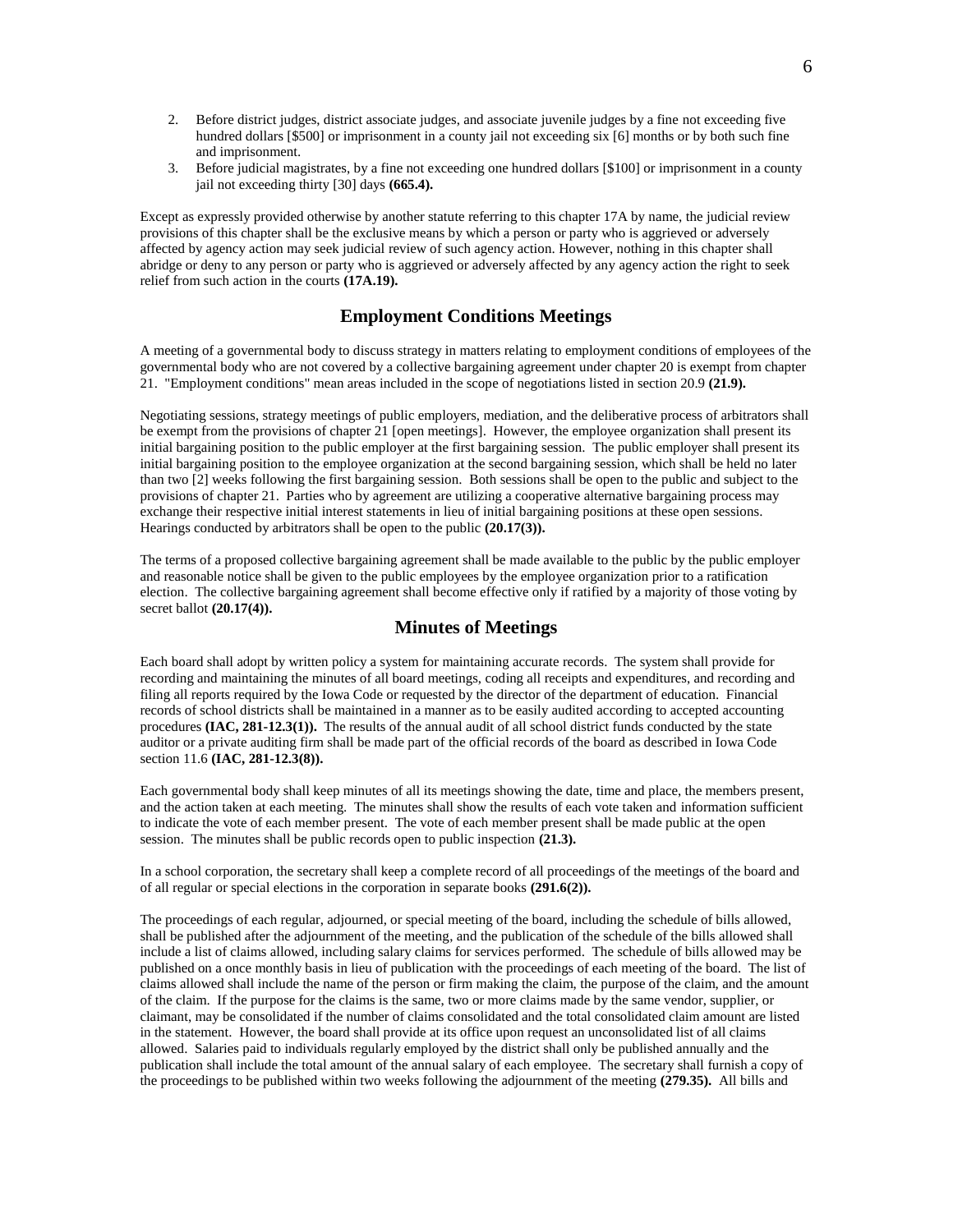salaries for which payments are issued prior to audit and allowance by the board must be passed upon by the board of directors at the next meeting and be entered in the regular minutes of the secretary **(279.30).**

Iowa law does not prescribe a fixed order of business which must be followed in a school board meeting. Where a board has not already adopted a regular order of business, the following is suggested:

- 1. Call to order by president or vice-president.
- 2. Determine that a quorum is present.
- 3. Reading and approval of minutes of previous meeting.
- 4. Reading and disposal of bills.
- 5. Reports of officers and standing committees.
- 6. Reports of special committees, petitions and communications and disposal of same.
- 7. Unfinished business.
- 8. New business.
- 9. Informational program.
- 10. Adjournment.

In the minutes for any meeting the following is recommended:

- 1. Date, time, and place of meeting [required].
- 2. Kind of meeting-regular, special, adjourned, organizational or annual.
- 3. By whom called.
- 4. Who presided.
- 5. Who served as secretary.
- 6. Names of members present [required].
- 7. Record of each motion properly presented, whether adopted or not, with names of persons making and seconding the motion [required]. Motions withdrawn or declared out of order need not be recorded.
- 8. Record of the number of votes cast for and against each motion. If the vote is unanimous, so stating is sufficient. If the vote is not unanimous or if any member abstained or was recused, the record must contain sufficient information to indicate the vote of each member [required].
- 9. Summary of important items considered and discussed by the board irrespective of formal action taken.
- 10. All reports of committees, petitions and communications received and the action taken on each. (Such reports, petitions, etc., should be placed on file and referred to in the minutes for identification.)
- 11. Identification of all bills audited by the board and a record showing whether such bills were allowed or disallowed.
- 12. Signature of secretary or acting secretary.
- 13. Record of approval of minutes by the board and the date of minutes approved.
- 14. Signature of president and secretary on all approved minutes.
- 15. File approved minutes in loose-leaf notebook and store in fireproof file or vault.

#### **Motion versus Resolution**

Generally a motion proposes that the board take certain action on a matter. It is a statement of direction rather than policy. Motions are made to handle routine business and to conduct meetings.

Resolutions are used for official decisions of the board that take legal effect when they are passed and are more likely to establish policy.

A motion of substance made by a member of the board should be included in the minutes even though it dies for lack of a second **(OAG #75-11-25).**

#### **Conflict of Interest**

City council members should exercise great caution whenever a measure involving their employers come before the council for discussion or vote; disclose on the record the facts and general circumstances of their employment or a spouse's employment before the council discusses or otherwise considers any such measure; and consult with the council's attorney before participating in any matter involving a financial benefit unique to the employer. Council members who wish to exercise caution in resolving conflict of interest should abstain from participating in the decision-making process or voting on any resulting award of financial assistance to the employer in order to avoid an appearance of impropriety **(OAG #98-5-3).**

Section 279.7A applies to directors of a school corporation who may only have an ownership interest in a corporation contracting with the school corporation. It also applies to placement of a newspaper advertisement in return for